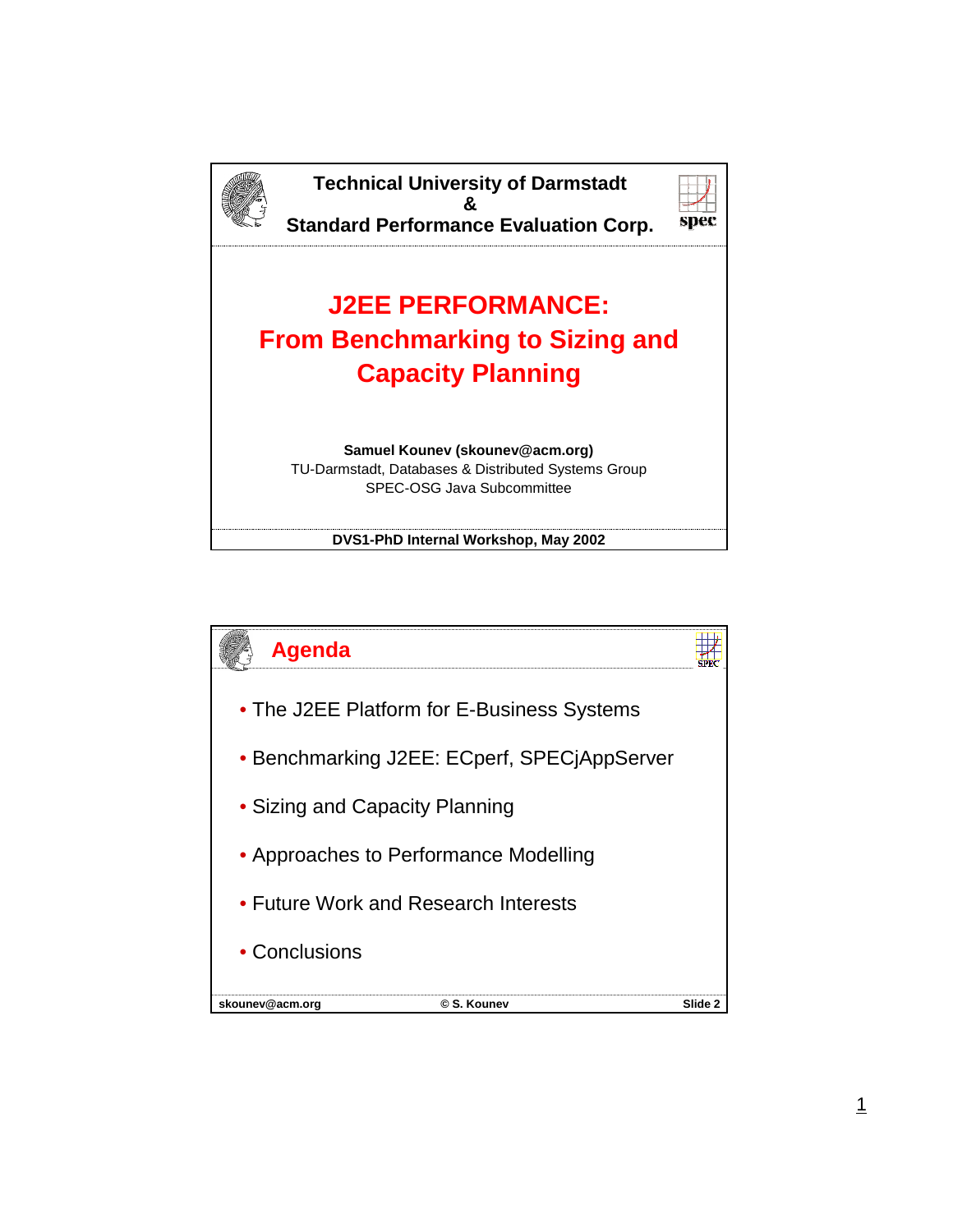

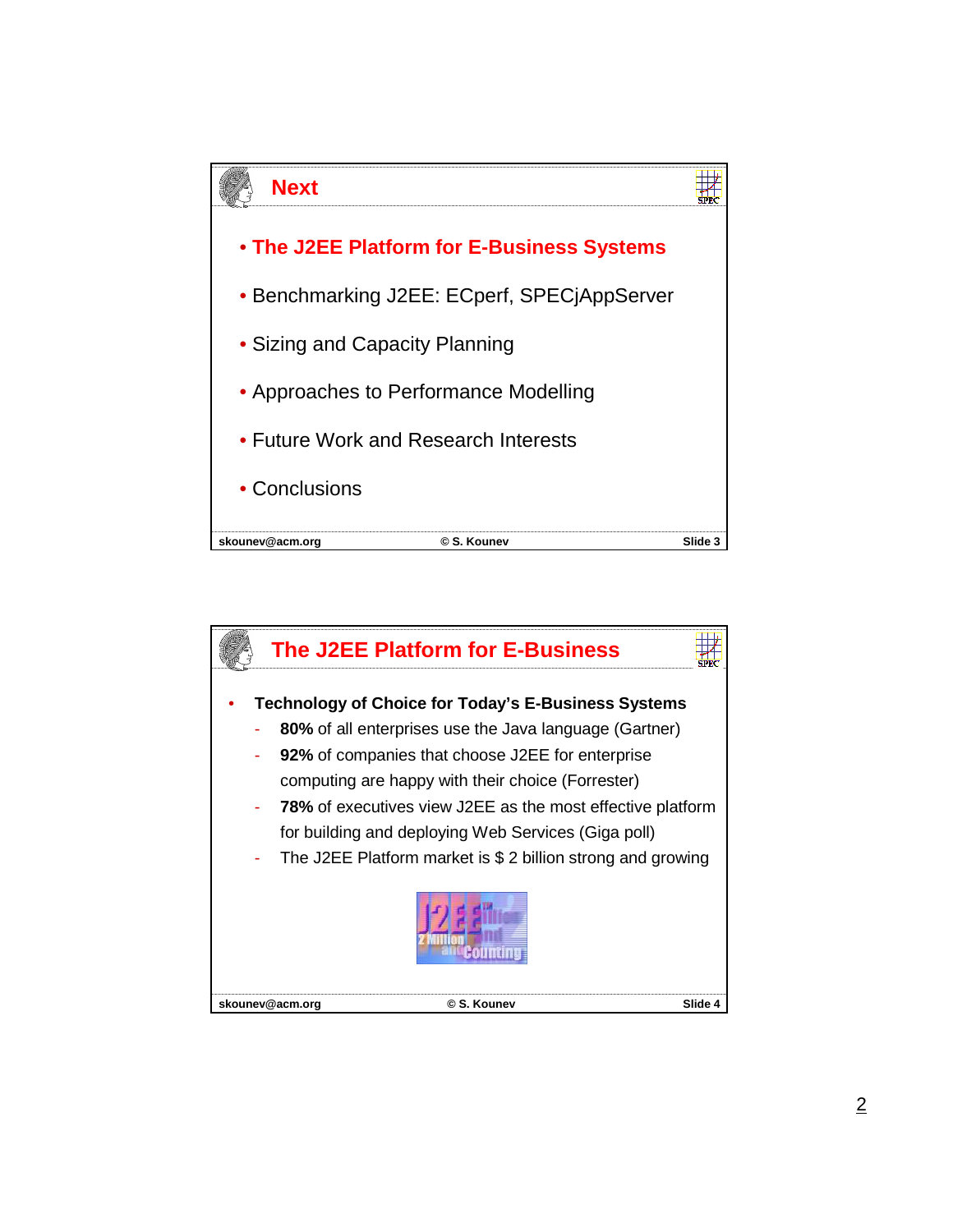

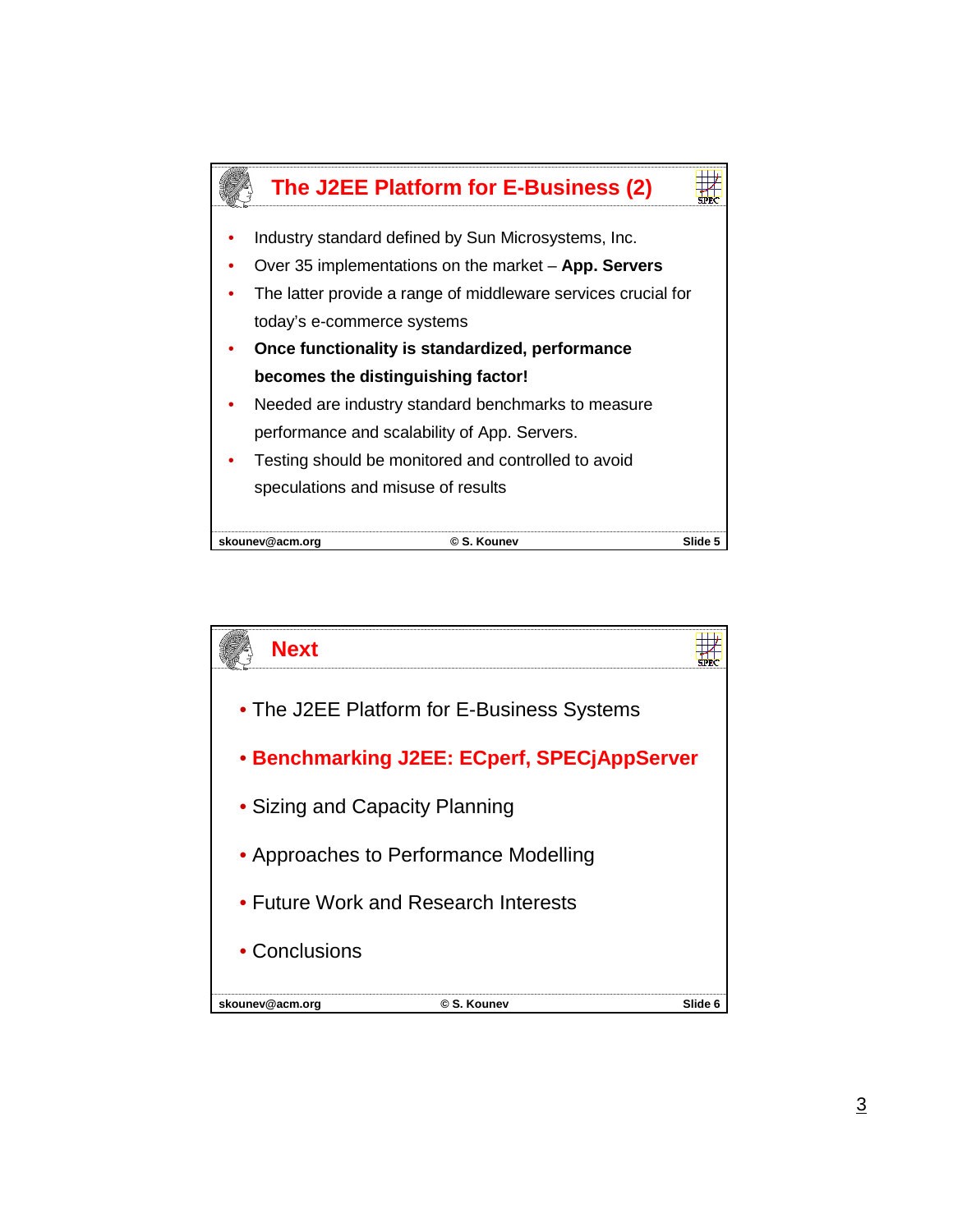

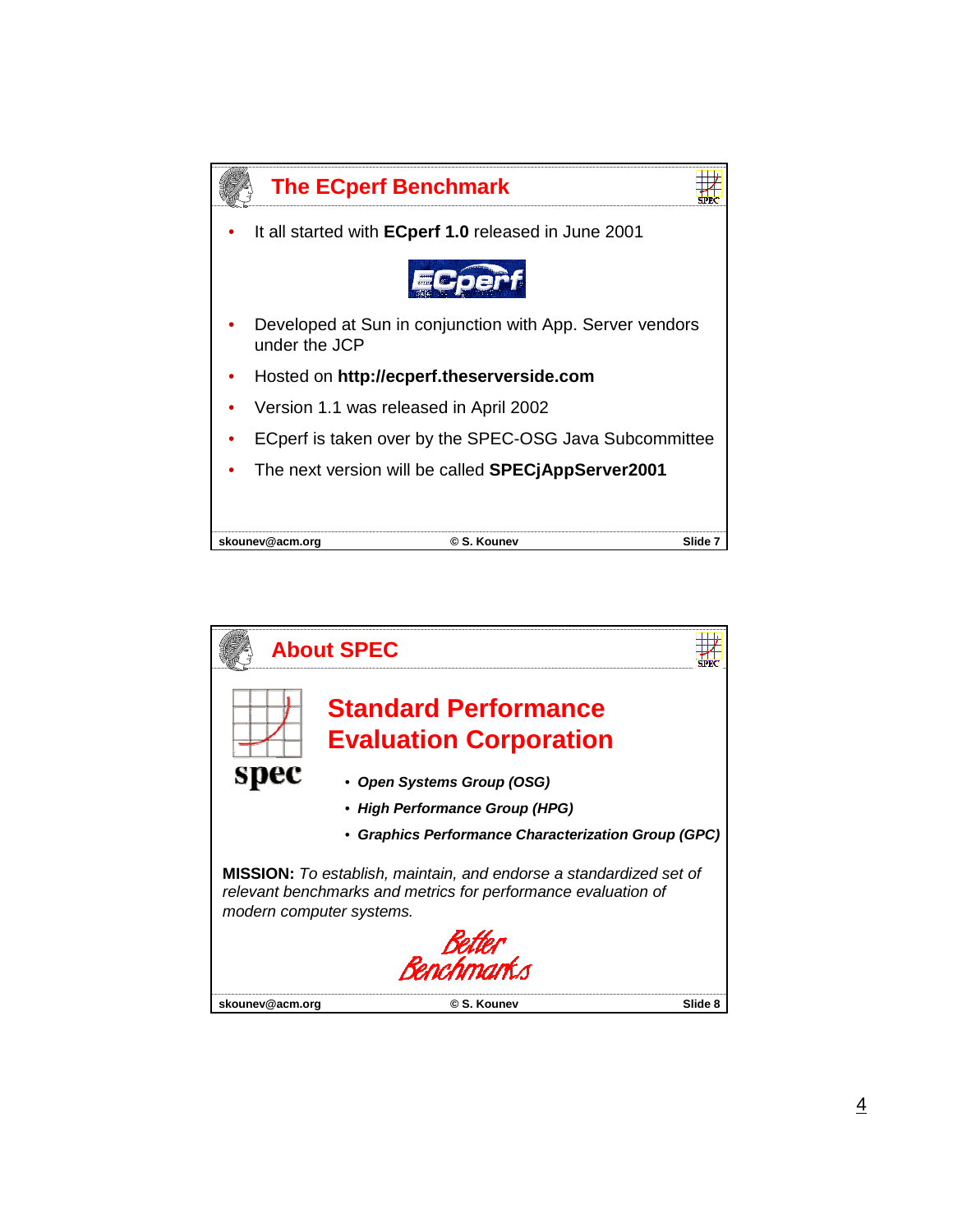

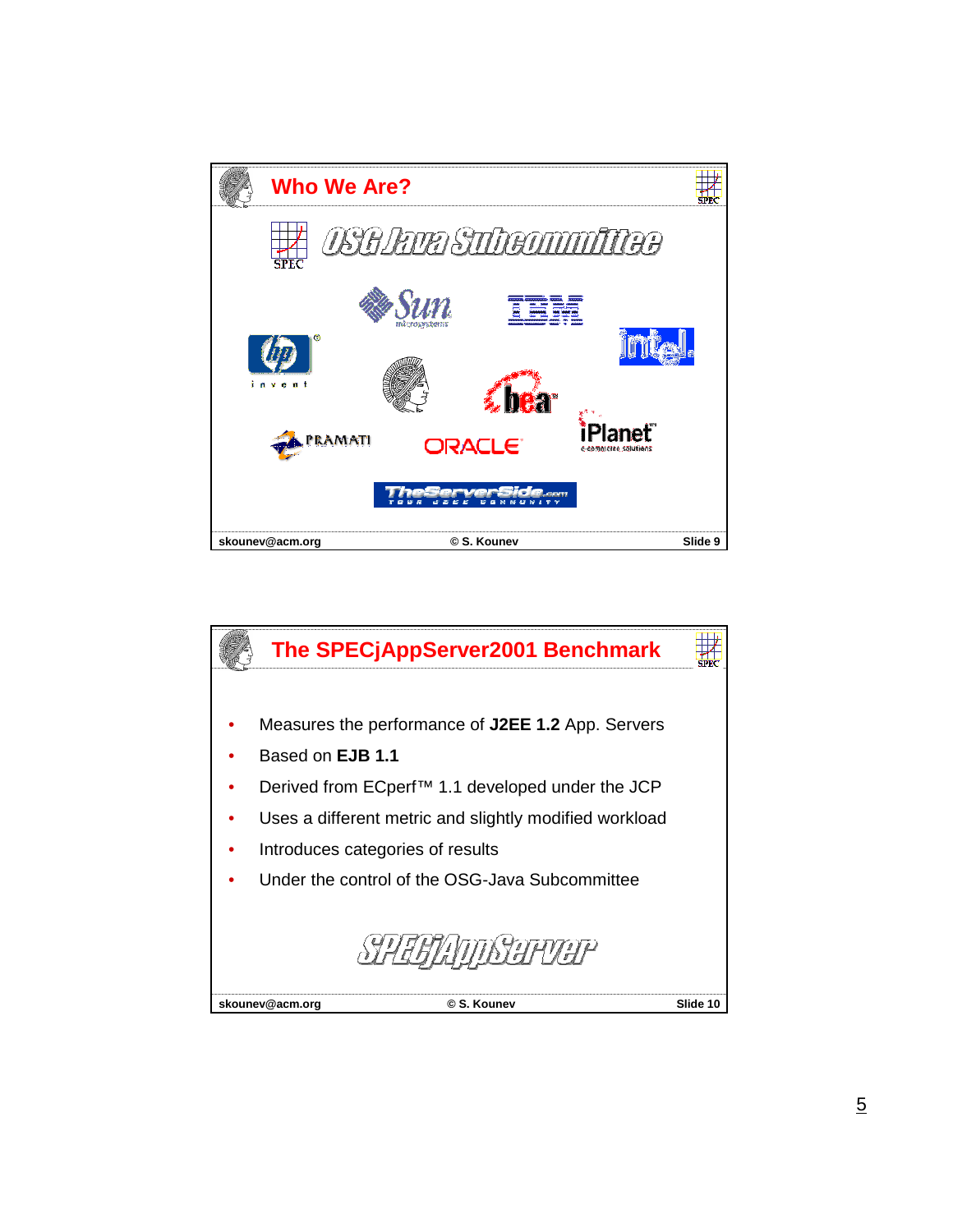

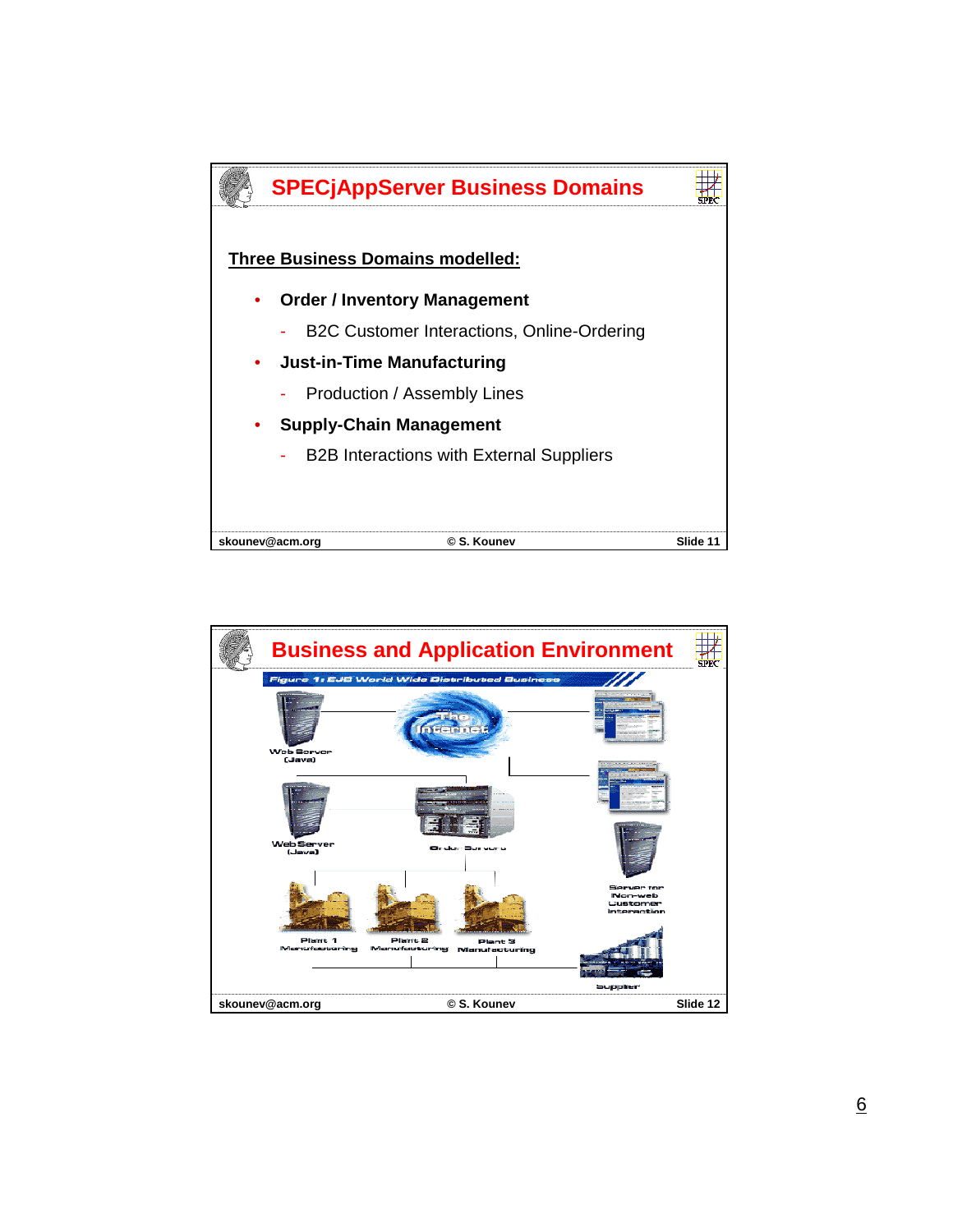

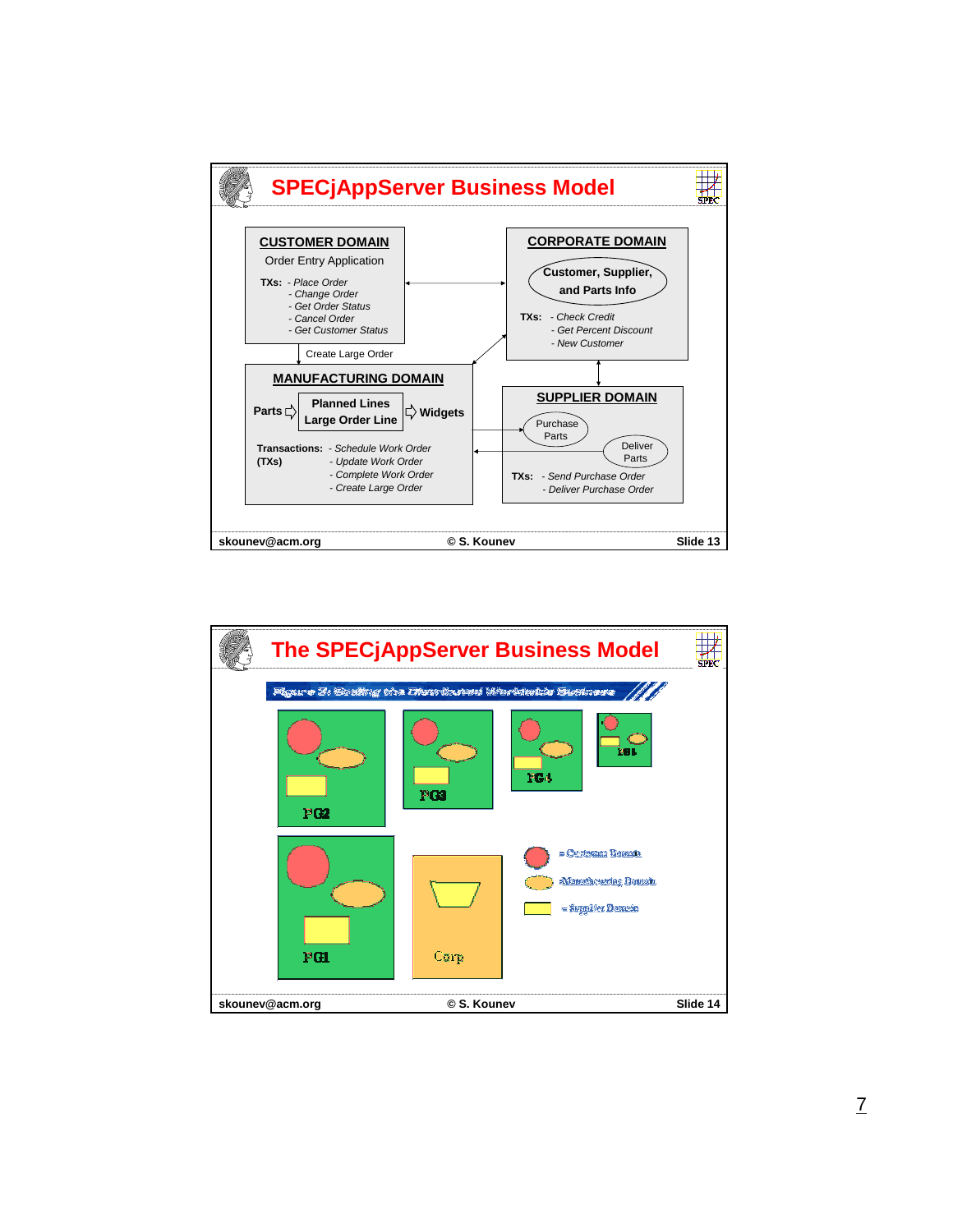

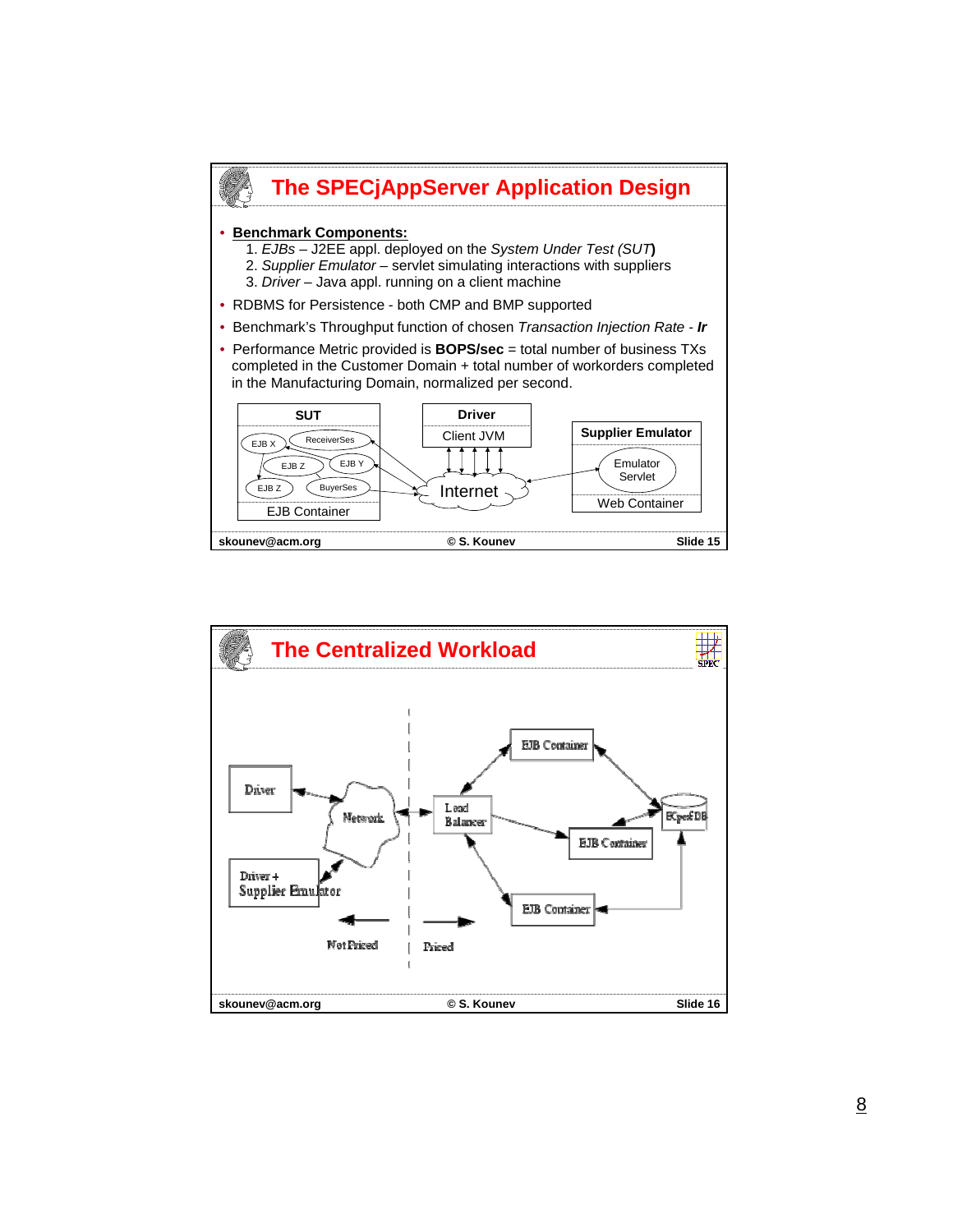

|            | <b>Current Benchmark Results</b>                         |                                |        |                                                     |                                          |                  |                |      |
|------------|----------------------------------------------------------|--------------------------------|--------|-----------------------------------------------------|------------------------------------------|------------------|----------------|------|
| Sponsor    | J2EE<br>System                                           | <b>BBops/</b><br>min@Std BBops | Price/ | J2EE Server                                         | <b>DBMS</b>                              | Date<br>Approved | <b>FDR FDA</b> |      |
| <b>TBM</b> | <b>TBM</b><br>eServer<br>$\times$ 330<br>cluster         | 3258147                        | \$11   | WebSphereAE<br>403                                  | DB27.2                                   | 4/22/02          | PDF            | ZIP  |
| <b>TRM</b> | <b>TBM</b><br>eServer<br>$*330$<br>cluster               | 25658.13                       | \$12   | WebSphereAE<br>403                                  | DB27.2                                   | 4/29/02          | PDF            | ZIP  |
| HP         | HP<br><b>T.T6000r</b><br>U <sub>3</sub> cluster          | 16696 17                       | \$18   | <b>BEA</b><br>WebLogic<br>Server 7.0<br><b>Beta</b> | Oracle<br>8.1.7<br>(Weblogic<br>JDriver) | 2/25/02          | PDF            | ZIP  |
| <b>TBM</b> | <b>IBM</b><br>xSeries<br>x350<br>Model<br>6RY<br>cluster | 16634.40                       | \$13   | WebSphere<br>AE 4.03                                | DB27.2                                   | 3/11/02          | PDF            | ZIP  |
| <b>HP</b>  | HP<br><b>T.T6000r</b><br>U <sub>3</sub> cluster          | 1518043                        | \$20   | <b>BEA</b><br>WebLogic<br>Server 7.0<br><b>Beta</b> | Oracle<br>8.1.7<br>(Oracle<br>Driver)    | 2/19/02          | PDF            | ZIP  |
| Pramati    | Compaq<br>DL-580<br>cluster                              | 14467.97                       | \$22   | Pramati<br>Application<br>Server 3.0<br>SP1         | Oracle<br>8.1.6                          | 4/29/02          | PDF            | ZIP. |
| <b>TBM</b> | IBMp640<br>Model B80<br>cluster                          | 10316.13                       | \$27   | WebSphere<br>AE 4.02                                | DB272                                    | 1/7/02           | PDF            | ZIP  |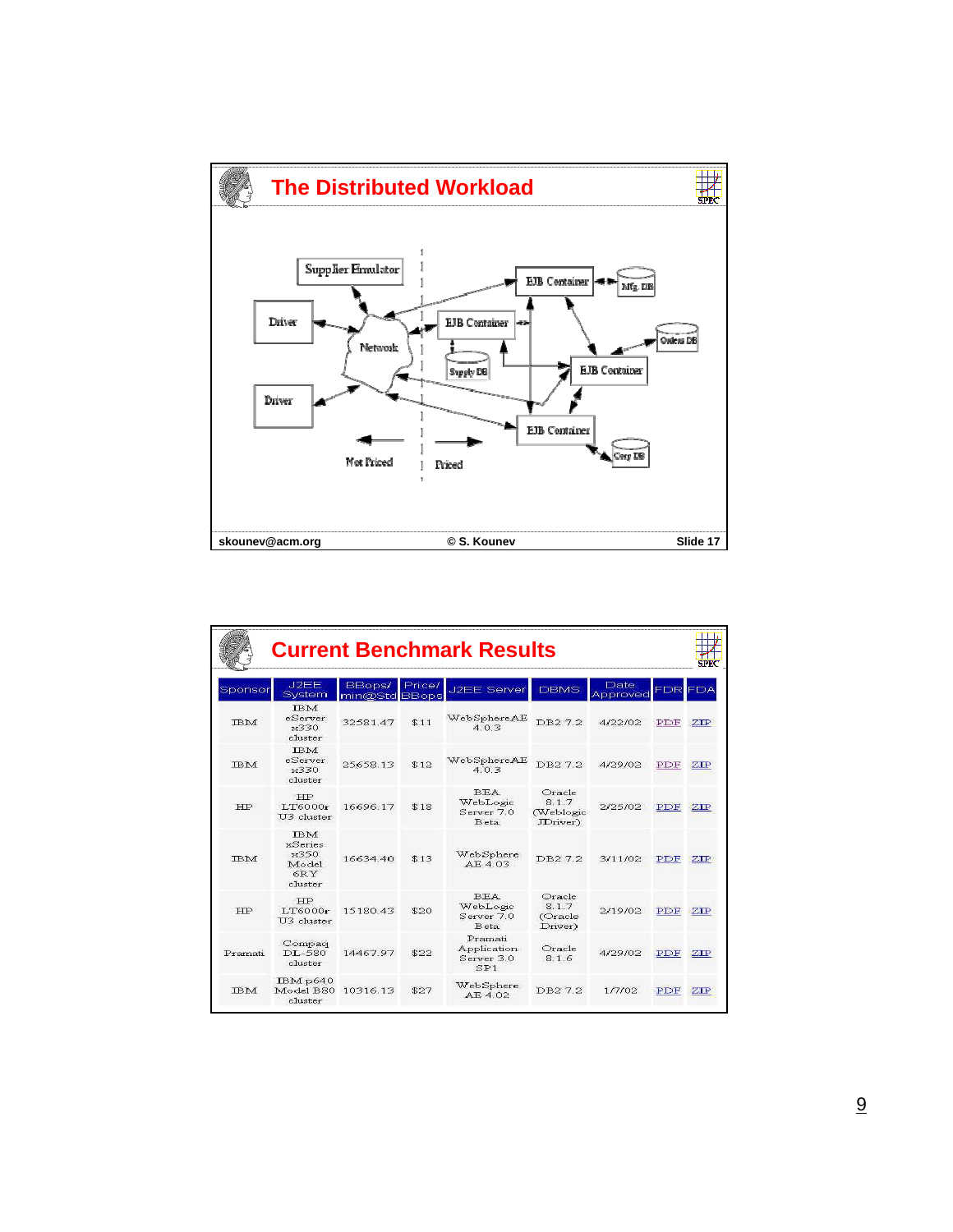

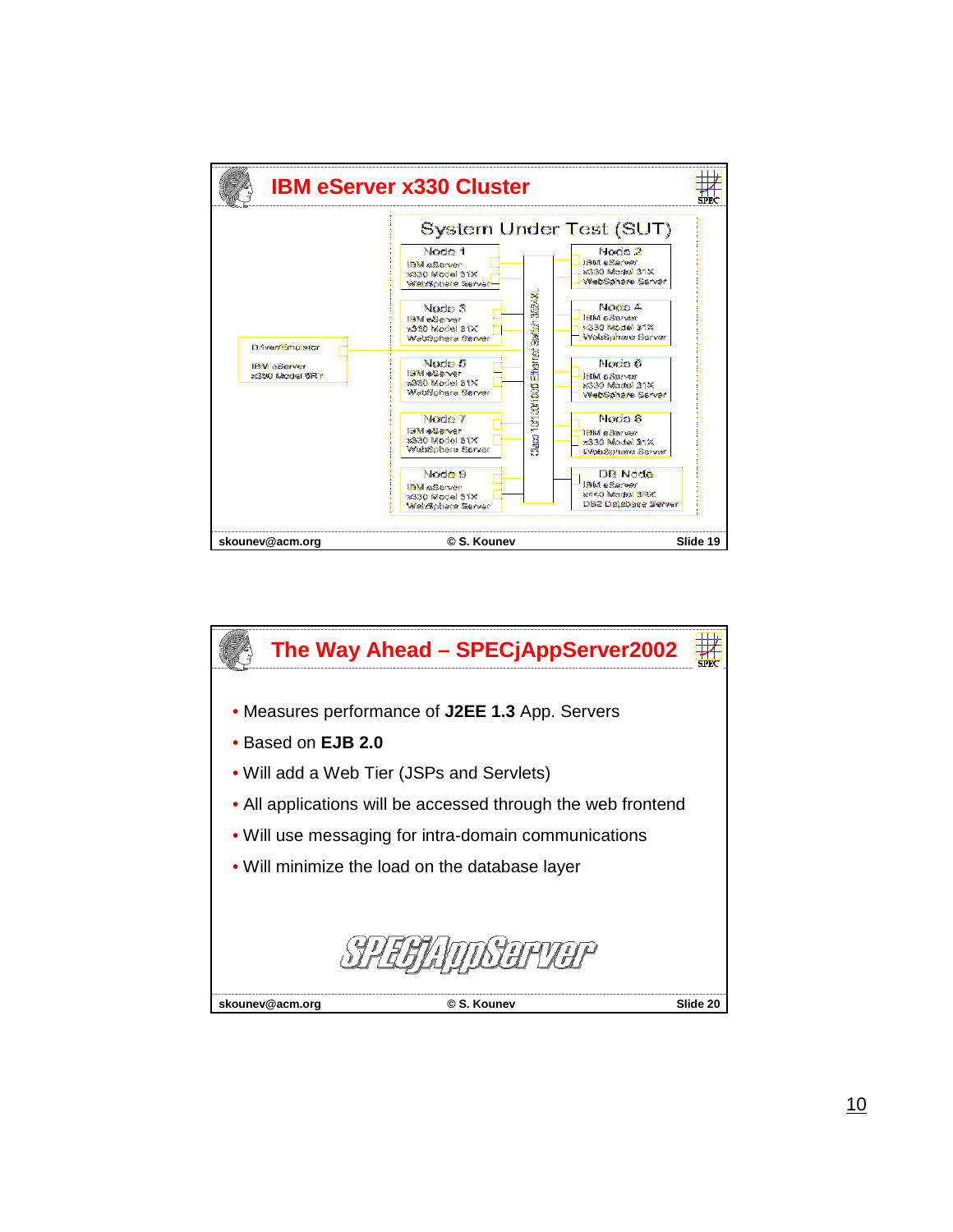

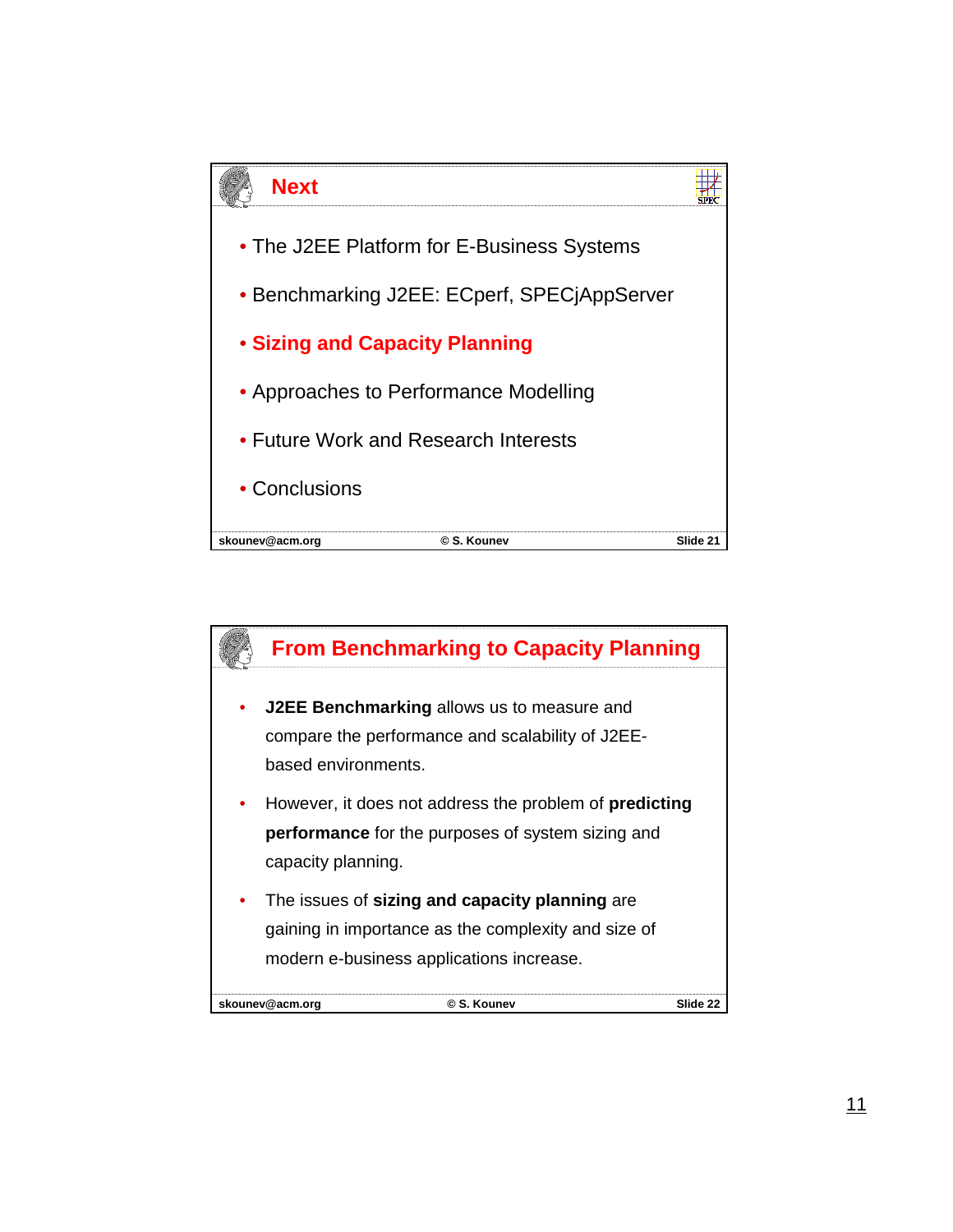

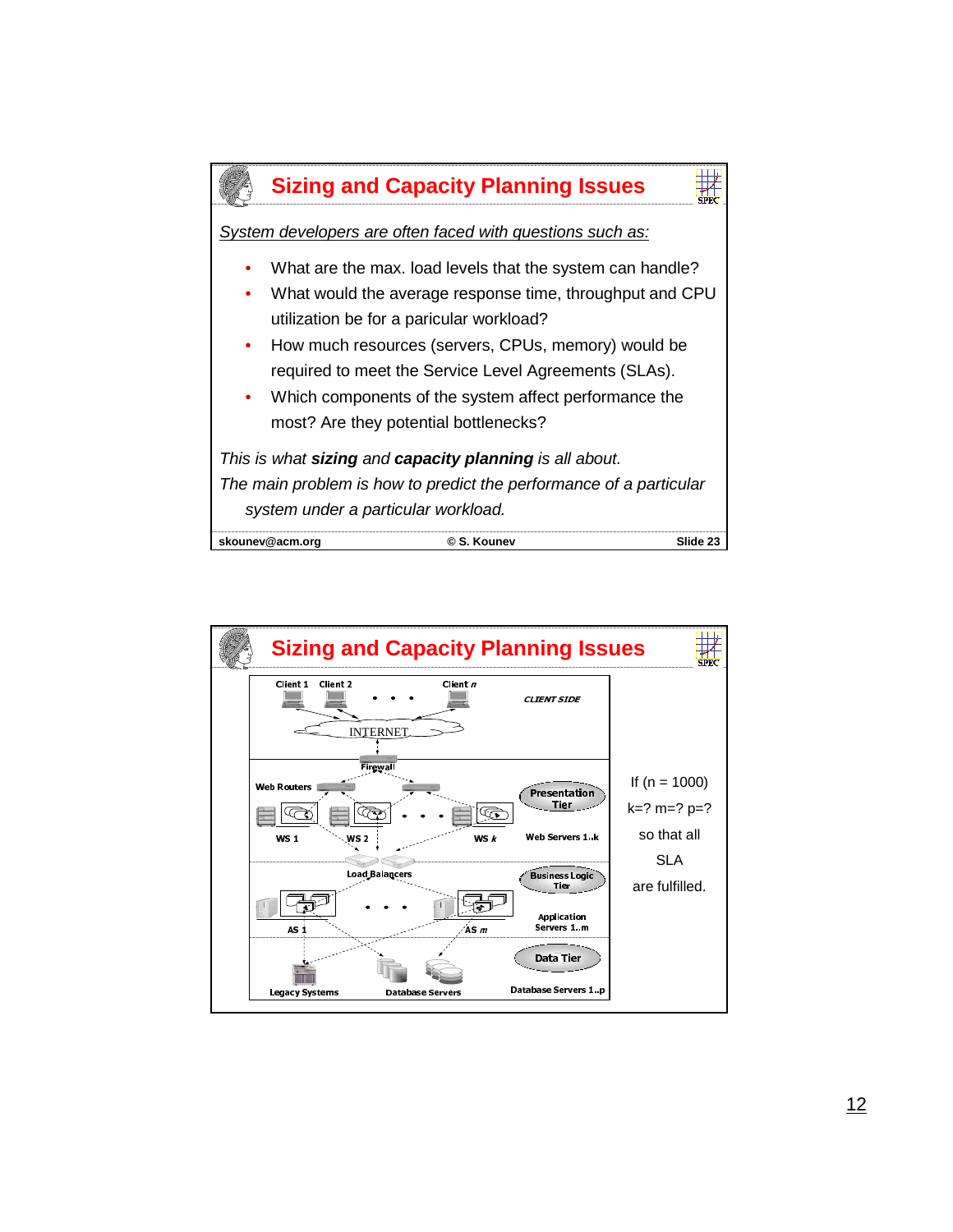

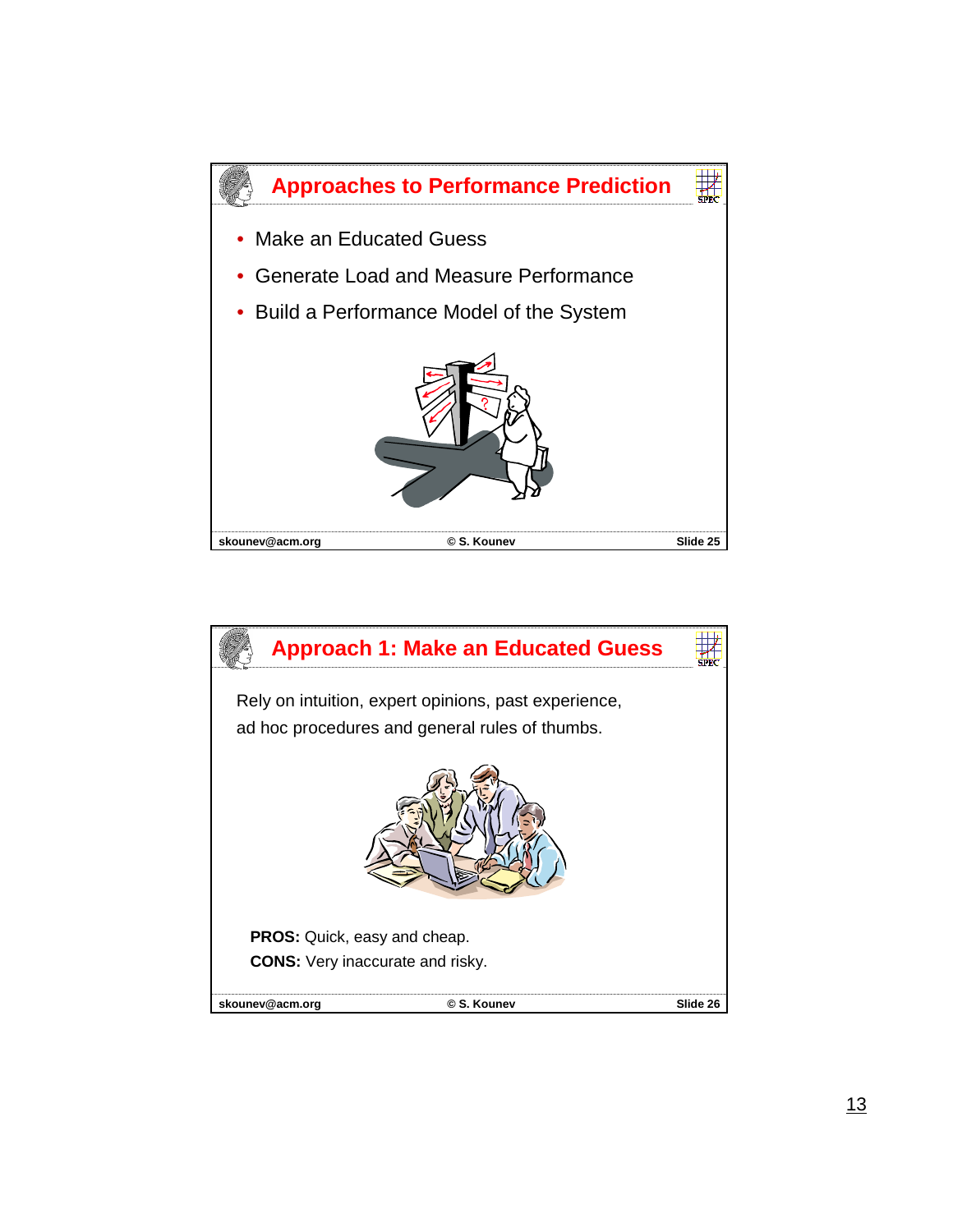

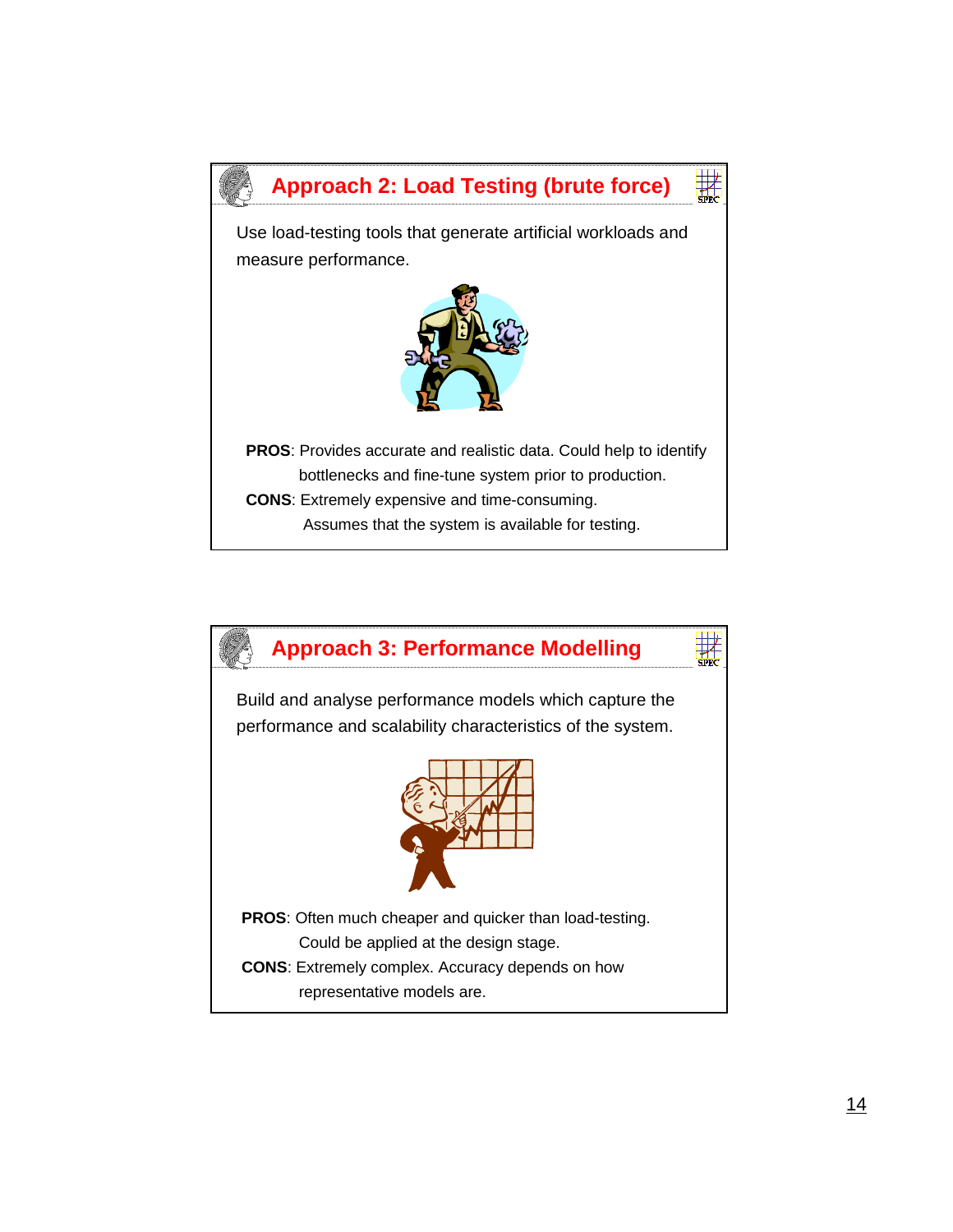

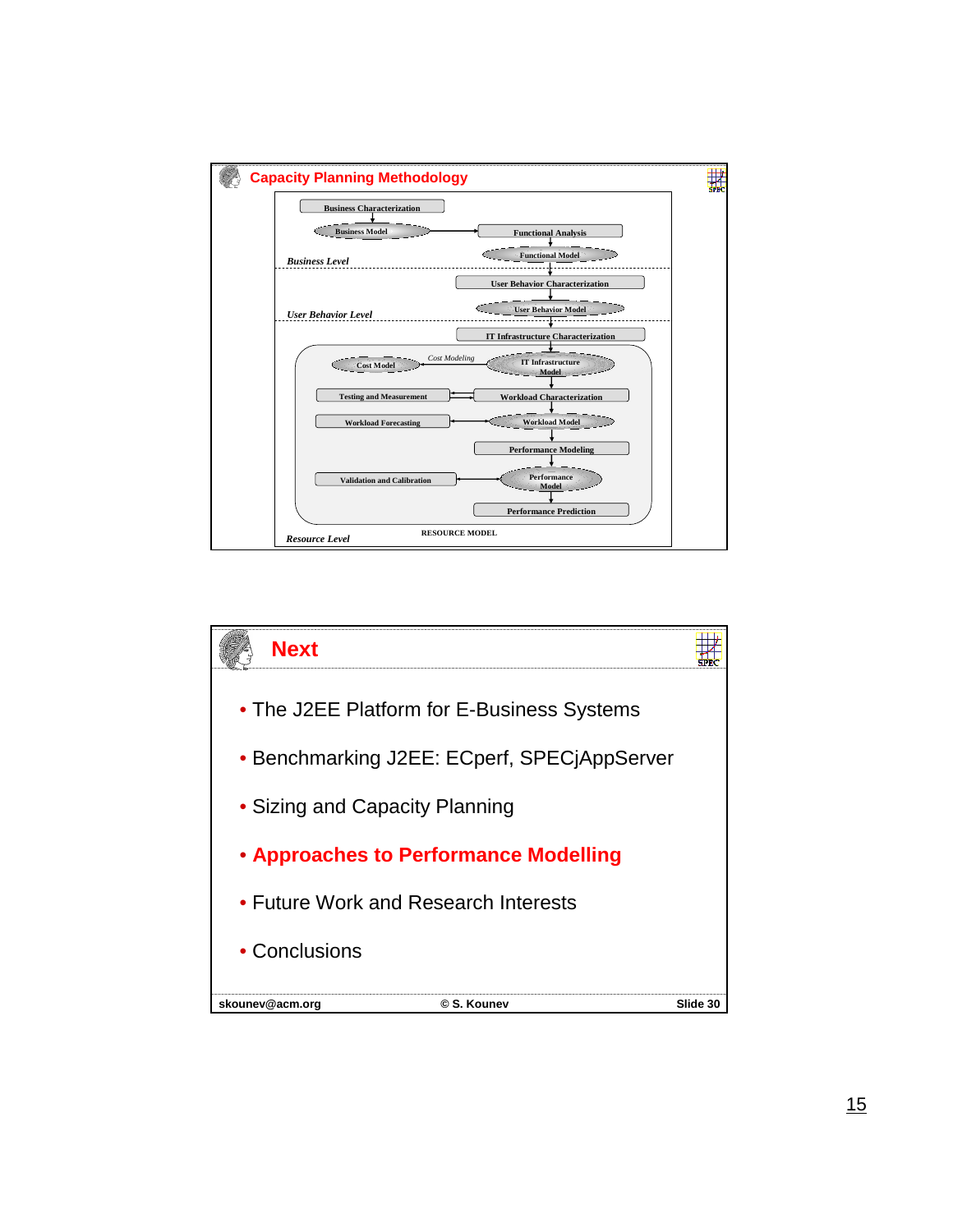

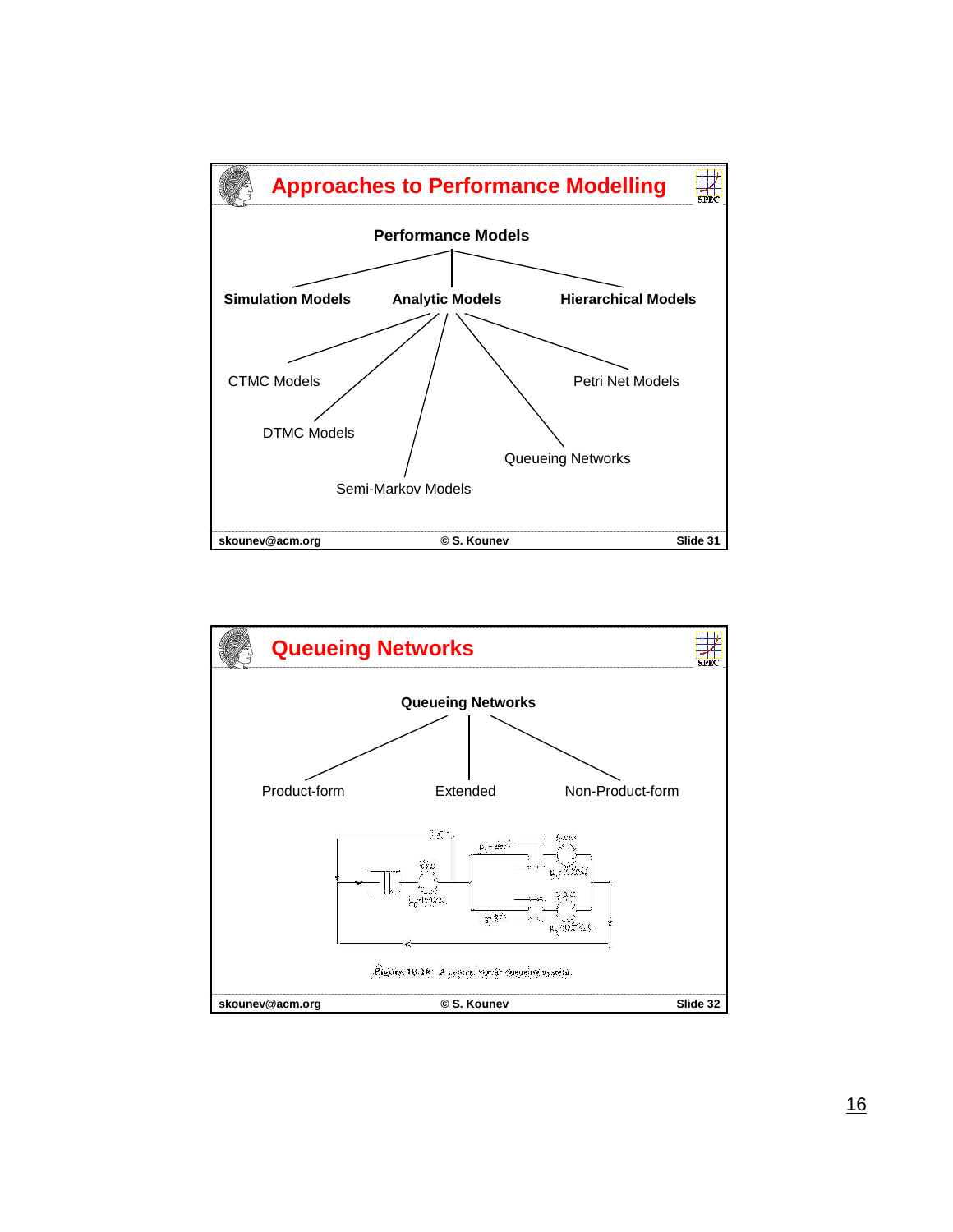

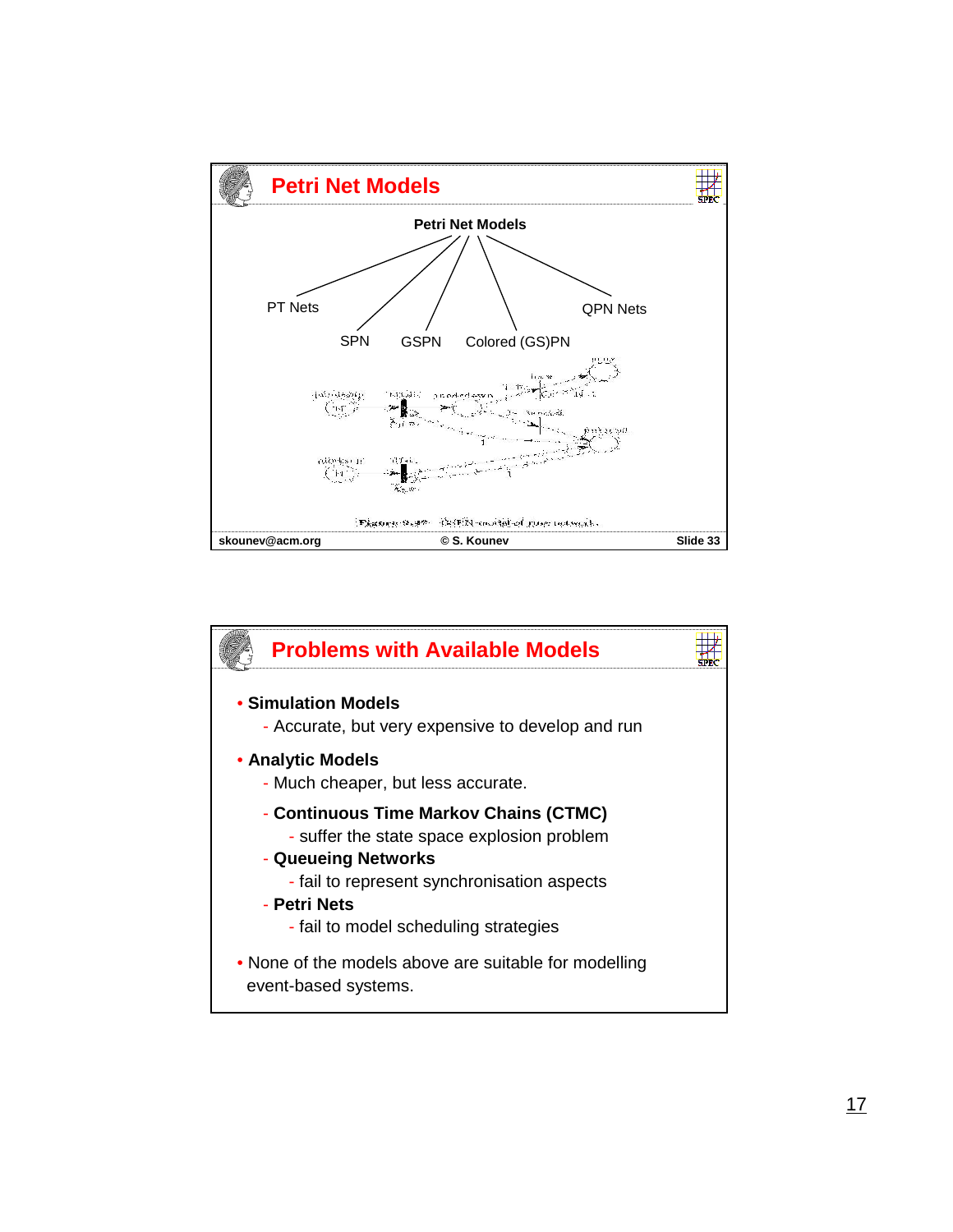

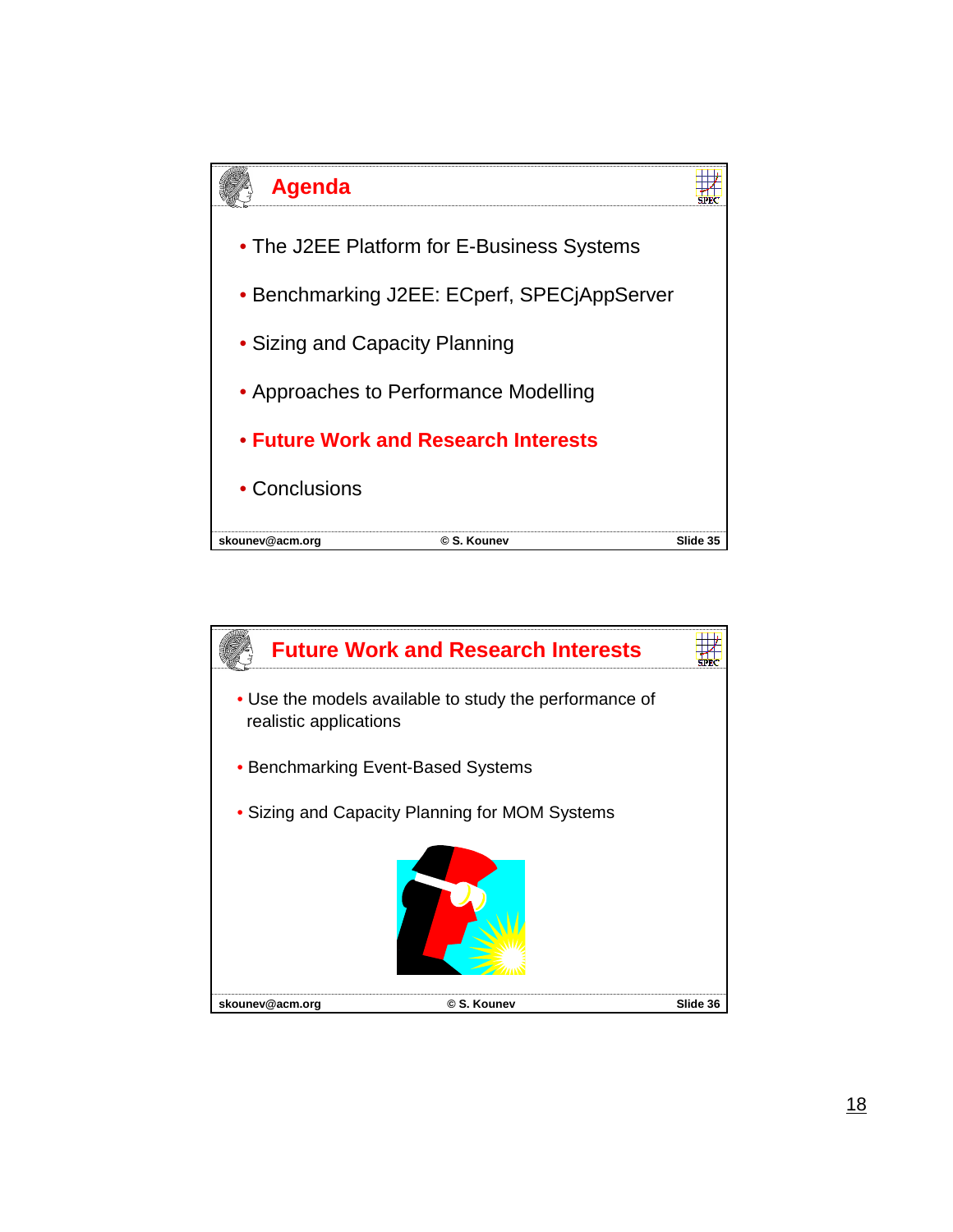